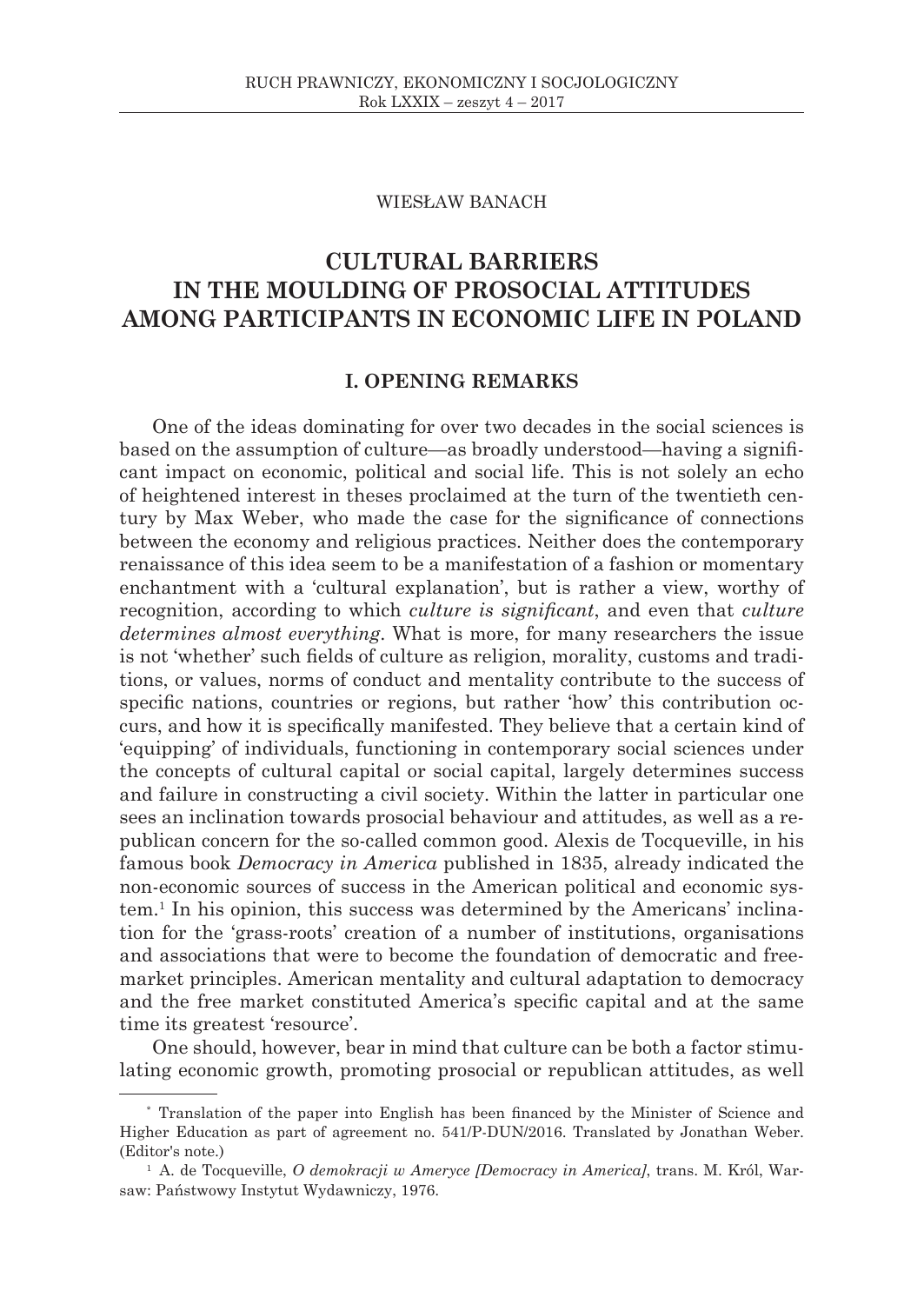as a source of various deficits and limitations that constitute a major obstacle to achieving this. Such conclusions were reached by, inter alios, Edward Banfield in his research into the significance of culture for the political, social and economic condition of specific countries.2 His findings regarding the sources of backwardness and poverty in southern Italy from research conducted after World War II and described in his work *The Moral Basis of a Backward Society* constitute for many inspiration and a starting point in the subject of—to use Peter Berger's definition—the *study of economic culture.*<sup>3</sup>

This explains why the goal of this article is to indicate those elements fitting within broadly-understood culture that might constitute various kinds of hindrance and obstacle to the effective moulding of prosocial attitudes among participants of social and economic life. The examples cited here apply above all to the reality in Poland, and focus on demonstrating that the most constitutive components of domestic mentality shaped in the distant and more recent past constitute today a significant burden for members of a significant portion of our society. The antisocial attitudes—entrenched in history—of egoism, self-interest and acquired passivity, and the lack of motivation and initiative comprise a specific set of behaviours and models of conduct. As such it would seem essential for deliberations over corporate social responsibility to include reflection over the historical and cultural context, as well as the resultant (in Poland's case at least) significant hindrances or even restrictions in the creating and retaining of principles desirable in social and economic life. By adopting this assumption at the outset, one may posit the thesis that measures within the scope of teaching the principles of business ethics or promoting standards of corporate social responsibility (CSR) will not bring fully satisfactory effects until they consciously take local realities into account. Disregarding the local historical and cultural conditioning must lead such reflection to findings of little significance, as a result of which it will only be possible to formulate incomprehensible demands appealing to a social vacuum.

## **II. IN SEARCH OF THE SOURCES OF POLISH MENTALITY**

For a dozen years at least now—and both at universities and in the columns of the printed press—there has been lively discussion regarding the components of Polish mentality, components which, to put things as generally as possible, are not conducive to the dissemination of prosocial attitudes in our country. Faced with their absence, it would be hard to talk about looking after the so-called common good, about the developing of republican virtues, or the building of a civil society. As a rule the period of the Polish People's Republic is blamed with responsibility for various types of Polish deficit, fault and other

<sup>2</sup> E.C. Banfield, *The Moral Basis of a Backward Society*, Illinois: The Free Press Glencoe, 1958. 3 The reader may find more on the approach described here e.g. in the class work by L.E. Har-

rison, S.P. Huntington (eds.), *Culture Matters: How Values Shape Human Progress*, New York: Basic Books 2000.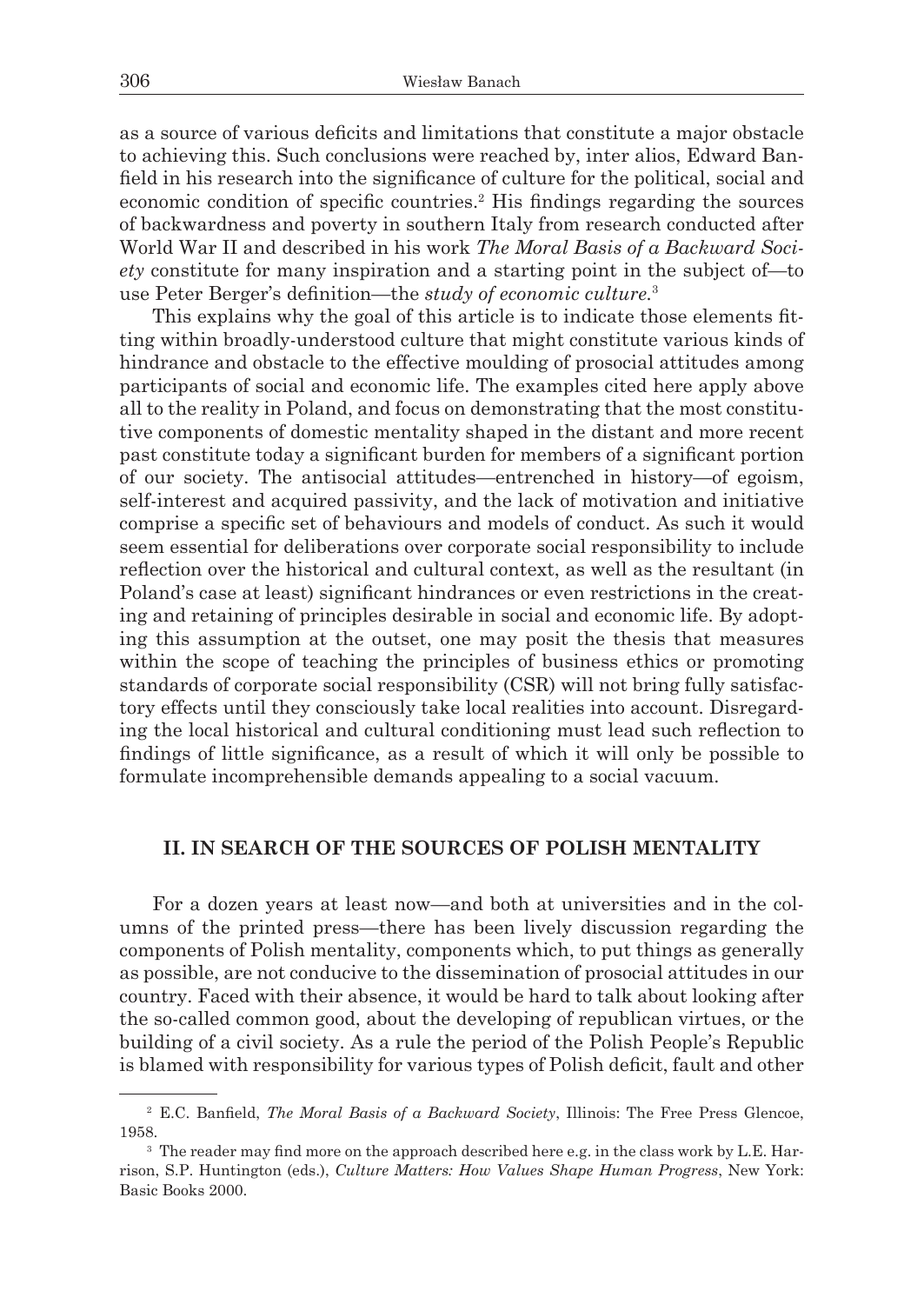undesirable traits, although many authors argue that one should look back much earlier to find their causes, meaning to the spreading and domination of the type of feudal manor specific to the eastern European socioeconomic system4 that began in the sixteenth century. To illustrate the reality of the socialist workplace it would be worth citing a little-known work by Krystyna Daszkiewicz, from 1974, entitled *Traktat o złej robocie [Treatise on Poor Work]*. In order to reflect the character and disposition of the typical worker of the PPR years, the author uses the concept of the juggler. The juggler's traits include conformism, careerism, hypocrisy, deception, manipulation, cronyism, guardedness, procrastination, shirking responsibility, opportunism and selfinterest, but above all an absence not only of concern for the common good, but of any interest in it whatsoever. In her opinion, their attitude is best described as ostensible action. This, as Daszkiewicz argues, is: 'an extremely characteristic element of the juggler's tactics. He practises it alongside his authentic, actual work, or instead of it'5 . This ostensibility, like the camouflage and passivity of the serf at a 16th-century manor, is manifested—among other things—in feigning work, in backing out, avoiding responsibility, and also in the creation of ostensible documentation and reporting.

Life in the reality of the People's Republic provided examples at every step of not only ostensible action, but also numerous other types of absurdity. One could cite here, for example, a fragment of one of the books by Leopold Tyrmand, who in describing how work was then organised wrote with a certain dose of irony that:

there is always an enormous crowd of people in communist offices, the sole task of each being to seal an envelope previously addressed by somebody else who received it from a special messenger from the person who wrote the letter. Of course every one of these employees receives a salary on which it is impossible to survive, […] consequently they achieve perfect artistry in indifference towards their work, and perform it with admirable carelessness, hence when the said letter, en route from one desk to the next, falls on the floor, nobody bends down to pick it up. This makes it necessary to employ new labour, whose task will be to pick up letters that have fallen to the floor, and if necessary [...] to pass them on – and such a process of multiplying economic forces is called sprouting […].6

Although one could of course give multiple examples of such situations, it is worth emphasising that almost all illustrate the way in which an individual who has come to live in a system of enslavement copes with its reality. For those brought up in conditions of an absence of sovereignty, the only effective method of functioning tolerably is frequently by adopting a streetwise atti-

<sup>4</sup> There is of course insufficient room here for even a cursory account of the various positions or arguments given by these authors. However, it is worth mentioning the sociological research conducted in Polish organisations (businesses, offices, places of learning, etc.) by professor Janusz Hryniewicz. In his opinion, the PPR constituted but a manifestation of a kind of renaissance of the feudal manor mentality, while in the realities of the socialist workplace one can quite easily find such manor analogies in the organisational and institutional approaches, habits, behaviours and attitudes typical of it. See J. Hryniewicz, *Polityczny i kulturowy kontekst rozwoju gospodarczego*, Scholar, Warsaw 2004; idem, *Stosunki pracy w polskich organizacjach*, Warsaw: Scholar, 2007.

<sup>5</sup> K. Daszkiewicz, *Traktat o złej robocie*, Warsaw: Książka i Wiedza, 1974: 29–30. 6 L. Tyrmand, *Cywilizacja komunizmu*, Warsaw: Wydawnictwo MG, 2013: 35.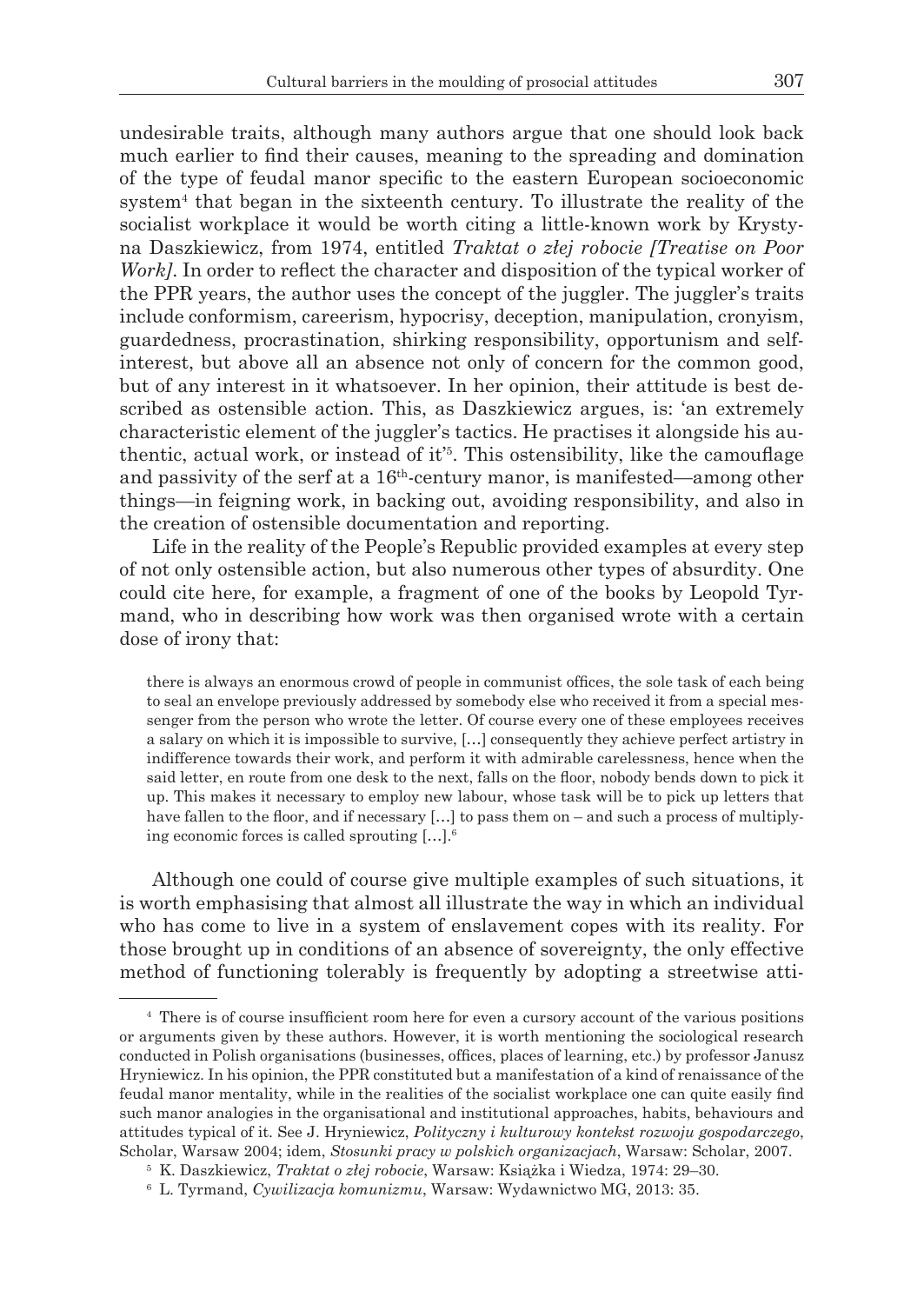tude. Somebody taking such a stance towards the world around plays a kind of game with the authorities—irrespective of whether this means the rulers of the manor, of the collective farm, of the socialist workplace or rulers of the state: a game of acquiring as many benefits for oneself as possible, while incurring the lowest possible costs. Tatiana Zasławska—a Russian researcher of Soviet and post-Soviet mentality—used to define this anthropological type with the term *cunning slave* (*лукавый раб*).

The attitudes and behavioural models prevailing in the past that shaped this cunning type of person, as somebody privatising profits and socialising costs, did not disappear when communism collapsed. And this can hardly come as a surprise, considering that in periods of breakthrough or transformation areas of culture (such as traditions, values and customs), and particularly the sphere of mentality, undergo the slowest change.7 This was also the case with the Polish transformations post 1989. As such, we can talk here about a particular continuity, for the understanding of which the concept of *homo sovieticus* comes in useful. This was introduced in the late 1980s by the Russia logician, philosopher and writer, and at the same time a dissident, Alexander Zinoviev.<sup>8</sup> In his opinion *homo sovieticus* is a cynic with no concern for any higher values whatsoever and caring only about their own—egoistically understood—interest. They have mastered moral rhetoric to perfection, using it instrumentally to justify their immoral misdeeds. This is a person capable of psychological, intellectual and moral pliability and managing to adjust in their flexibility to any situation, to adapt to any conditions. The common good does not exist for them at all, and they only bother with public matters when this might result in some kind of concrete benefit for them. Thus we have here an anthropological type devoid of republican traits, and as such completely useless for building a civil society. This person is characterised by the deficits and faults currently troubling Polish social

<sup>7</sup> It seems legitimate to cite the metaphor of the 'three clocks' recalled by Piotr Sztompka, which was once used by Ralf Darhendorf do portray the specifics of the political transformation in Central and Eastern Europe: 'Darhendorf draws attention to the inevitability of an uneven pace of reform at the different levels of social life. The clock of the lawyers and politicians, who are capable of passing new constitutions and legislation almost in the course of a single night, beats the fastest. That of the economist, who needs more time to lead the manually steered planned economy into the furrows of the free market, beats much slower. The "clock of civil society", which measures the speed of change in cultural heritage, invisible to the naked eye, beats the slowest'. Cf. P. Sztompka, *Zaufanie*, Kraków: Znak, 2007: 44. 8 A. Zinowiew, *Homo sovieticus*, trans. S. Deja, Warsaw: Horyzont, 1987. Worth pointing out

here is that this term became widespread in Poland a few years later thanks to Jerzy Turowicz and Father Józef Tischner. They were lamenting the attitude of Poles disappointed with the changes in the political system, manifested in the presidential elections in 1990, when they rejected Tadeusz Mazowiecki in favour of Stan Tymiński. These two intellectuals argued then that *homo sovieticus* was somebody who was the product of a totalitarian system, who in their helplessness was unable to find their place and adapt to life in the free market conditions. Such a person is incapacitated, mentally enslaved, devoid of the spirit of initiative and skill of critical thinking. Because of their attitude of entitlement and expectation towards the state, expected to look after their fortunes, they constitute a significant obstacle in the process of the country's transformation. An article by Jerzy Turowicz may be the most representative of this manner of perceiving *homo sovieticus*: Pamięć i rodowód (*Tygodnik Powszechny* 1993, no. 45).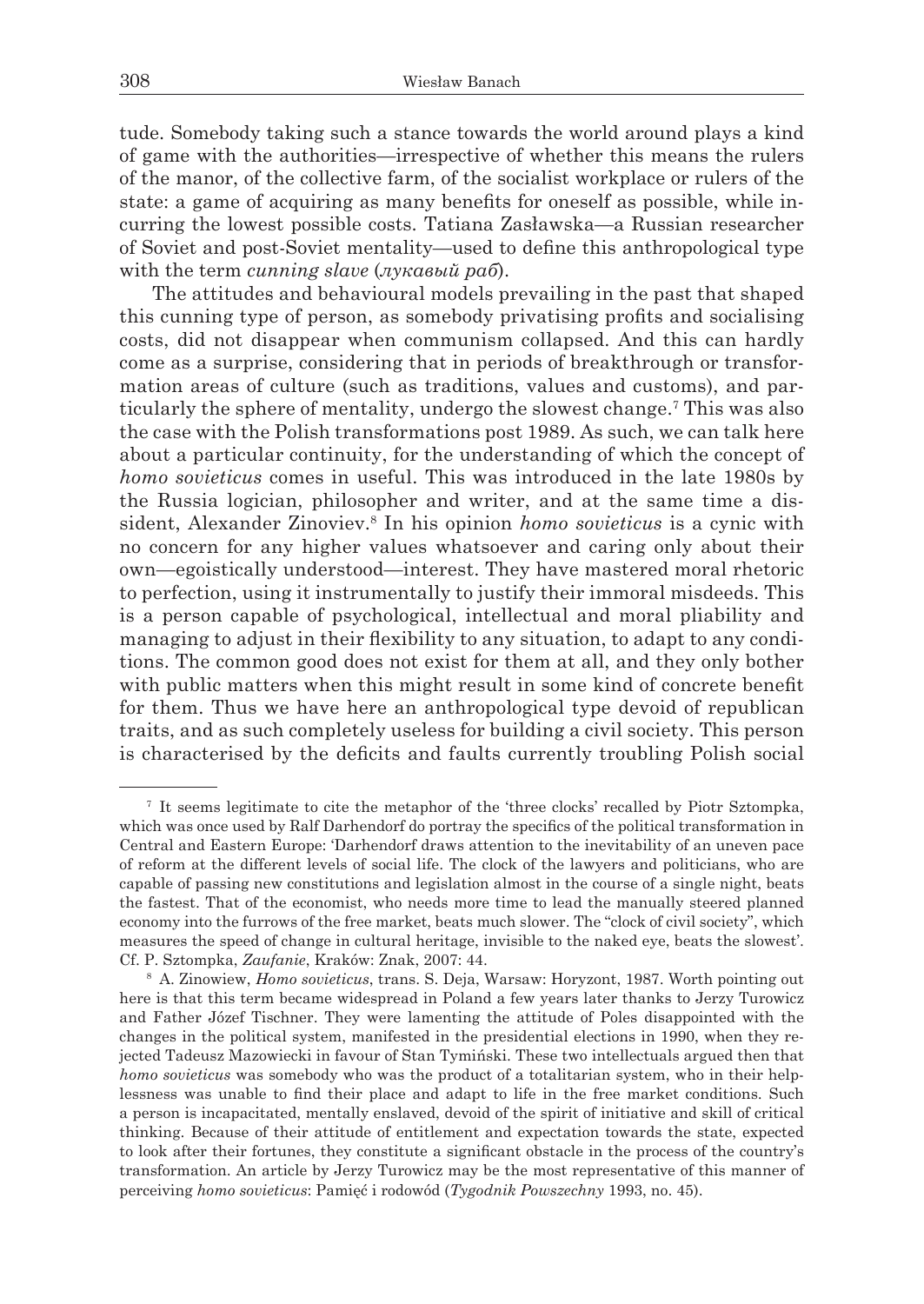life; among these, one could mention insufficient concern for and frequently even interest in public affairs, lost community instincts, ubiquitous self-interestedness, ethical relativism and consumptionism. These are only a few examples of the developments that constitute significant components of the post-communist landscape. Despite the undeniable successes of the Polish political transformation and the positive economic and social metamorphoses that occurred as a result, one can hardly not notice numerous elements constituting a legacy of communist mentality.

# **III. THE LEGACY OF COMMUNISM AND TEACHING OF CORPORATE SOCIAL RESPONSIBILITY**

In regard to the above findings, the issues of possible utilisation of corporate social responsibility for changing this state of affairs seem quite obvious. Although there is insufficient space here for deliberating on this matter in detail, posing a few questions seems legitimate. Above all, the issue of teaching Corporate Social Responsibility (CSR) is undoubtedly crucial. Meaning in what manner are its principles to be popularised among participants of business life in order for them to have a chance of bringing about the desired outcome? One should focus here—firstly—on defining ways of communicating the benefits drawn from the ethical and responsible running of business, and—secondly on reasoning that should be effective and appeal to the largest possible group of people connected with the economy as broadly understood and their circles. One should also resolve how the issue of CSR appears in the light of the assumption adopted here of the crucial significance of culture for the picture of economic, political and social life? To be somewhat more precise, in connection with the findings regarding the necessity of taking the cultural context into account in the social sciences, one should pose the question as to how, within the framework of corporate social responsibility, should one formulate expectations towards participants in economic life—expectations that apply to adherence to the principles and standards of honest and responsible business? Therefore the issue here is what of importance may be contributed by the arguments of authors fitting within the trend in question—known in literature in English under the name *cultural turn*—to reflection regarding business ethics and, in particular, CSR. What, in the context of 'cultural explanation' should be taken into account when formulating demands in corporate social responsibility, in order for them to be effective and not just end up in a void?

It would seem that in order for any programmes at all in business ethics or CSR to have a chance of being effective they have to take the historical and cultural context into account. In other words, the condition for their postulates not to constitute nothing but empty words and phrases devoid of meaning evoking at the most but a shrug or cynical grin—is their elementary conformity with social and economic practice. If they are not to be no more than just a manifestation of ostensible action they must arise from the mentality of the group or community to which they are addressed, or correspond with it. If they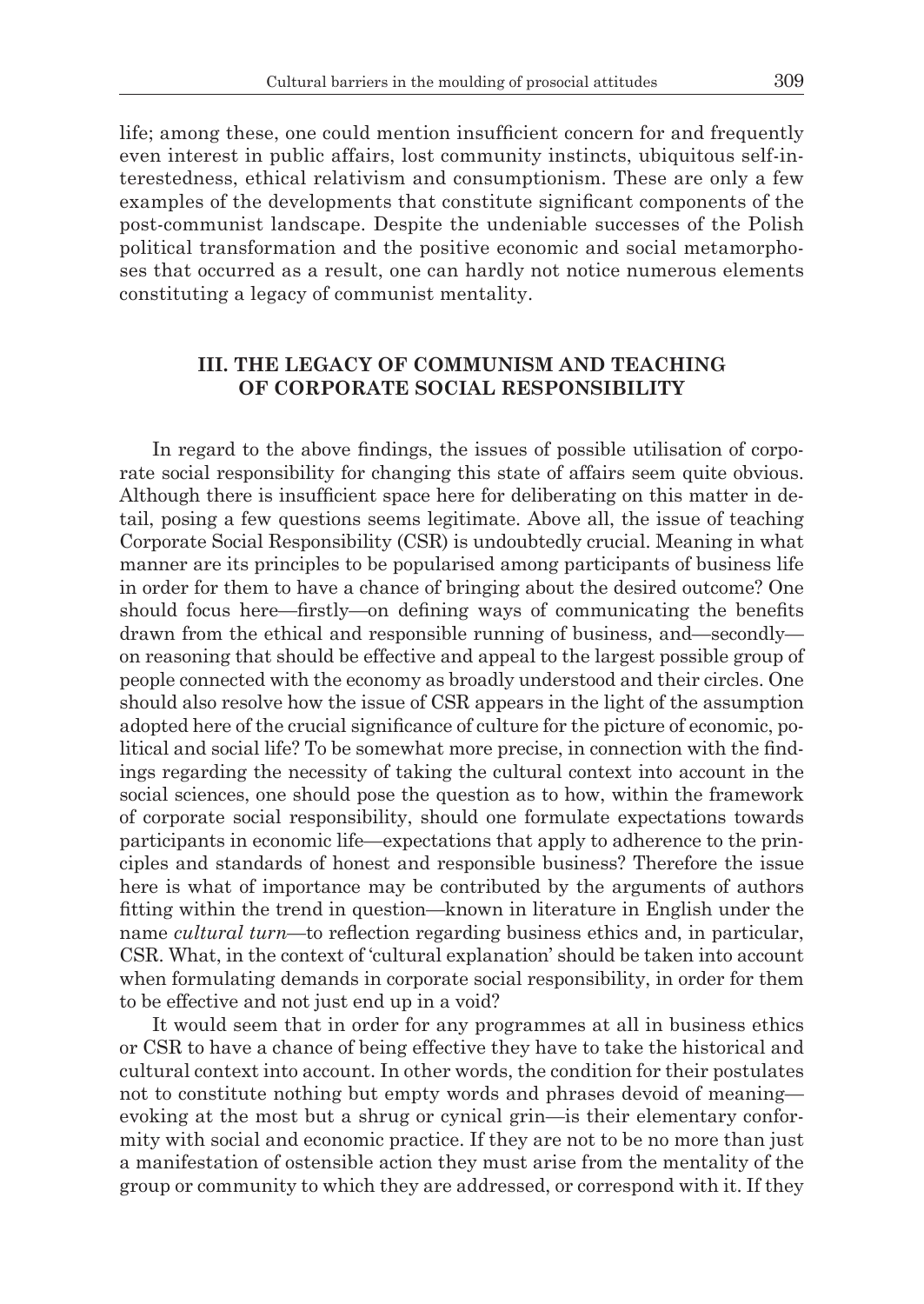are not to be but a modernised version of the ubiquitous slogans and mottos about socialistic work rivalry and the like so ubiquitous in the years of the Polish People's Republic, then they should take into account the realities of social and economic life. In contemporary Poland this shape—as this paper strives to demonstrate—is a derivative or even consequence of models of economic culture that have formed during the process of our history.

Let us evoke at this moment if only one aspect of this historical and cultural baggage that should be taken into consideration in modern attempts at shaping prosocial attitudes. It so happens that the type of culture dominating in Polish economic life is called, in source literature, anti-developmental. One of its characteristic features is the existence of 'two worlds' within the sphere of values, worlds that in no way are correlated with one another, and which even rule each other out. This is written about by Mariano Grondona in his *A Cultural Typology of Economic Development*:

In development-favorable cultures, there is widespread compliance with laws and norms that are not totally exigent and are therefore realizable. Moral law and social reality virtually coincide. In development-resistant cultures, on the other hand, there are two worlds that are out of touch with each other. One is the exalted world of the highest standards and the other is the real world of furtive immorality and generalized hypocrisy. The law is a remote, utopian ideal that does little more than express what people might in theory prefer, whereas the real world, effectively out of touch with *all* law, operates under the law of the jungle, the law of the cleverest or the strongest, a world of foxes and lions disguised as lambs.9

What conclusions can one draw from reading this fragment in regard to promoting prosocial attitudes and the effective teaching of business ethics and social responsibility? An unquestionable conclusion is the necessity for promoting such standards, norms or legislation that can be respected not only in theory, but also executed in the practise of economic life by its ordinary participants. They should be addressed not to moral rigorists or those so saintly they recognise no compromise, but to ordinary mortals limited by numerous deficits and faults. It is precisely in this sense that they cannot be—as Grondona insists—'excessively demanding and, as a result, [un-] enforceable'. In addition moral activities that are promoted cannot condemn anybody to failure or being a victim. After all, one cannot expect people to go against their own better judgment, and in particular against their own interests. It would be hard to demand people to behave honestly but to their own detriment, and to adopt prosocial attitudes against their own beliefs and views. That would not speak well of the ethical system furthering such attitudes, but would also most probably be the cause of its impracticality and ineffectiveness. What is more, it would seem that one should not be afraid of adopting a strategy of telling people about their benefits and that, in the long run, ethical action will quite simply pay off for them. An orientation encouraging people to undertake measures in keeping with the demands of ethics must contain some kind of promise of a reward for them. Those conducting responsible business must

<sup>9</sup> M. Grondona, A cultural typology of economic development, in: L.E. Harrison, S.P. Huntington (eds.), *Culture Matters: How Values Shape Human Progress*, New York: Basic Books 2000: 48.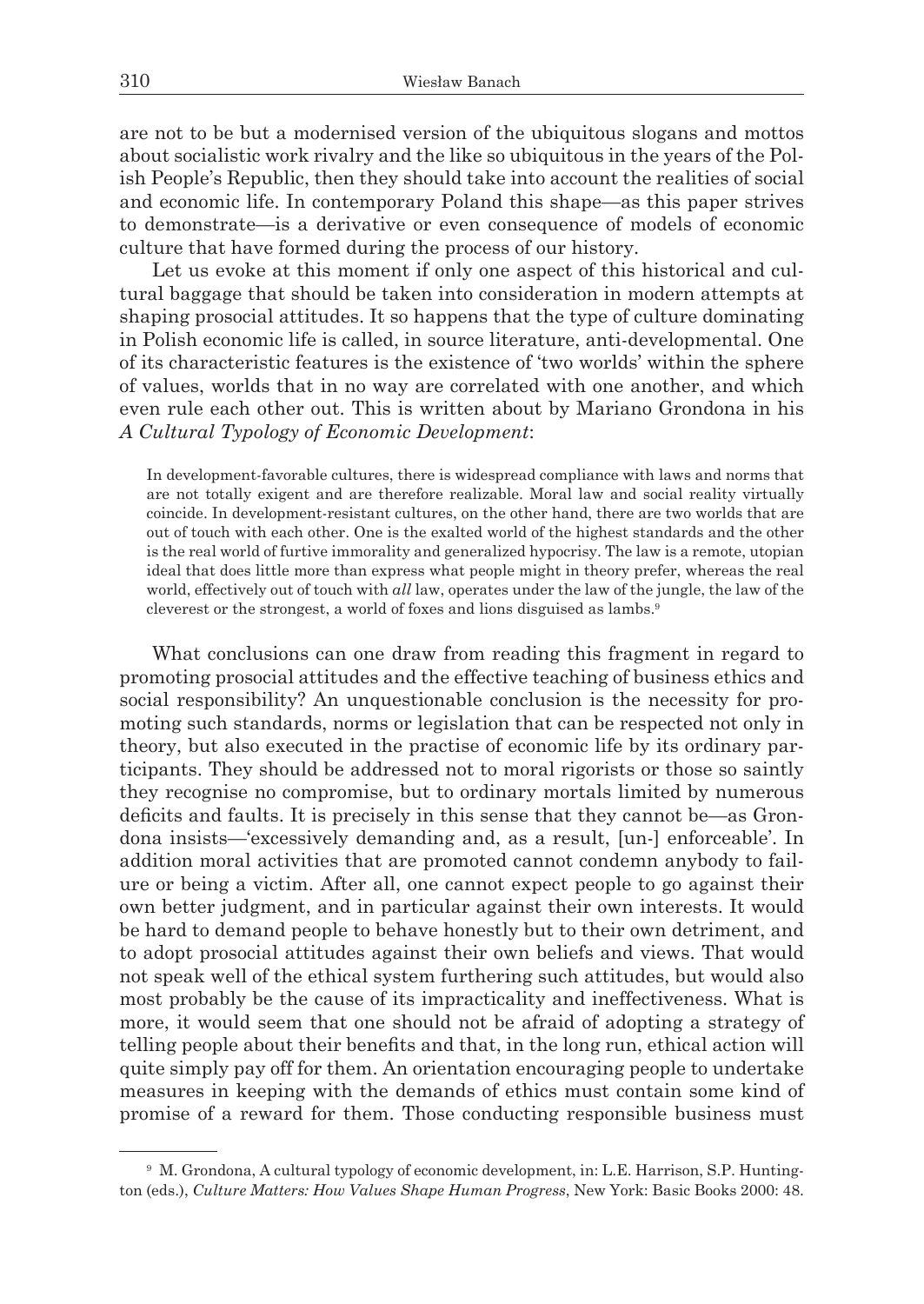see real and practical benefits resulting from such conduct. In other words, it is about the designing of rules to economic life and promoting them in such a way for the people participating to find it worthwhile abiding by these rules, in other words in a moral fashion. The benefit could, for example be the common good, understood as honest and transparent rules to the market game, and adherence to honest standards of business.

# **IV. ENDING**

In summarising the issues tacked in this paper, one should point out the following conditions that would seem essential for fulfilling for the effective shaping of prosocial attitudes among participants of economic life in Poland within the framework of teaching business ethics, and above all, corporate social responsibility. Firstly, the historical and cultural context of the economic activity should be taken into account, meaning that it is conducted in the specific reality of a specific place and time. Every activity, and in particular economic activity, is to a certain degree determined by its surroundings, and in particular by the kind of 'climate' that these surroundings create for business. Secondly, the strategy of getting through effectively to people in business as outlined above requires the adoption of a defined position. One should certainly avoid playing the role of a preacher accepting no objections, proclaiming his teachings in a tone of uncompromising sermons, at the same time stigmatising the guilty or pointing out suspects. Dialogue should be the way for getting through to business circles as well as students and future business people, dialogue conducted with them, persuading them consistently of the long-term benefits of co-participation in honest competition. Only during this is it possible to convincingly and thereby effectively indicate the benefits obtained from investing in moral behaviour. Success may be the outcome not so much of grand projects for dramatic transformation and deep reform or moral renewal, but rather of the systematic and gradual referring to the practical aspects of concrete issues or undertakings. To close this paper, it would be worth citing Jacek Sójka, who in indicating the conditions for effective educational measures addressed to people of business writes as follows:

For many years I have been striving to spread the truth that the morality of entrepreneurs is a reflection of the morality of the entire population. As such we have no right to talk of business ethics in such a manner that would suggest that this group of people requires particular stigmatisation or particular control. The task of business ethics is not to stigmatise people of business, and cannot be used for such.10

*Wiesław Banach Adam Mickiewicz University in Poznań banach@amu.edu.pl*

<sup>10</sup> J. Sójka, Enron—historia z morałem, in: idem (ed.), *Etyka biznesu "po Enronie"*, Poznań: Humaniora, 2005: 240–241.